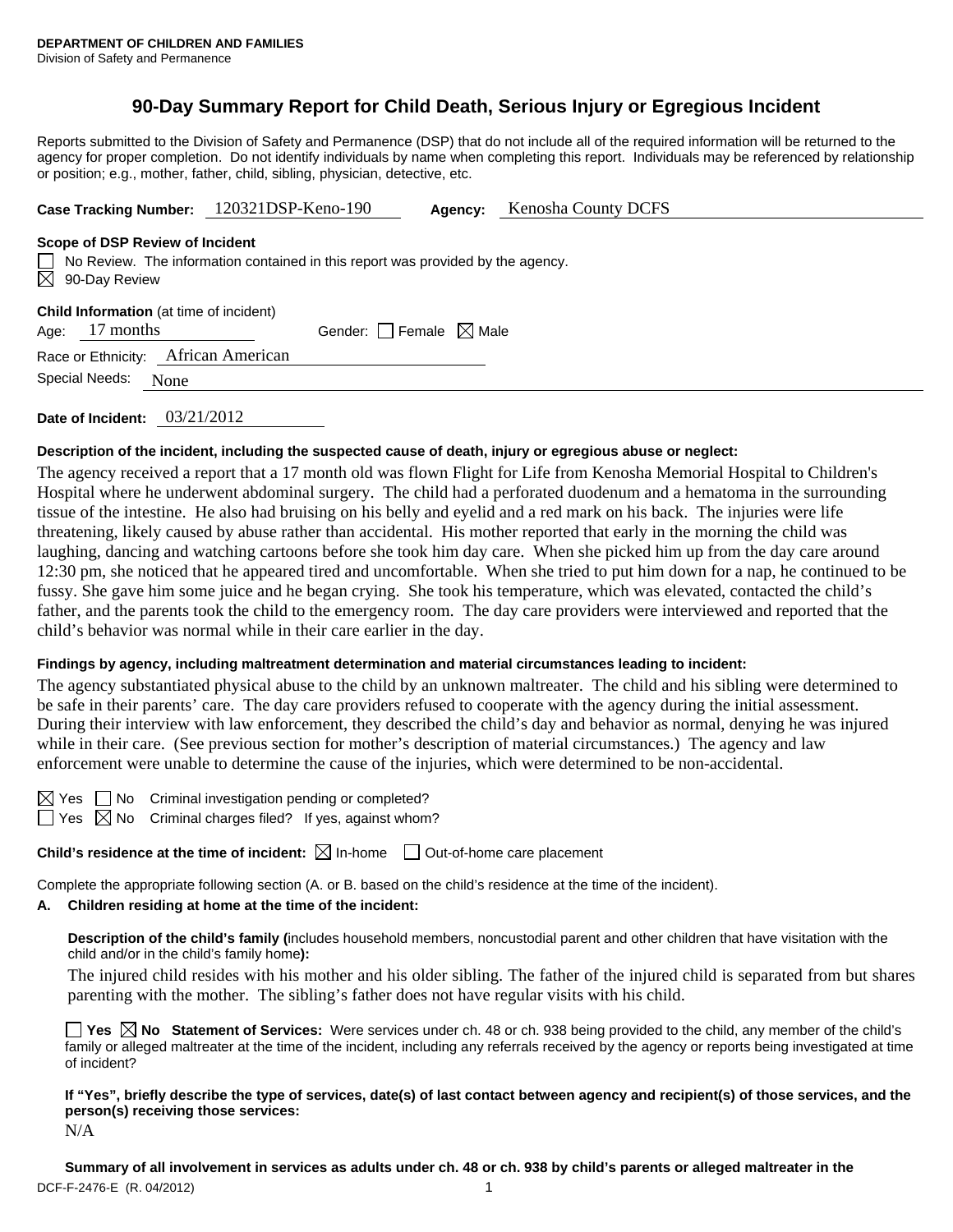**DEPARTMENT OF CHILDREN AND FAMILIES** 

Division of Safety and Permanence

**previous five years:** (Does not include the current incident.)

See following section

**Summary of actions taken by the agency under ch. 48, including any investigation of a report or referrals to services involving the child, any member of the child's family living in this household and the child's parents and alleged maltreater at the age of 18 years or older.** (Does not include the current incident.)

(Note: Screened out reports listed in this section may include only the date of the report, screening decision, and if a referral to services occurred at Access. Reports that do not constitute a reasonable suspicion of maltreatment or a reason to believe that the child is threatened with harm are not required to be screened in for an initial assessment, and no further action is required by the agency.) Parent:

On 2/22/12 the agency received and screened out a CPS Report on the family.

### Alleged Maltreater:

On 2/8/08, the agency screened in and investigated a CPS Report alleging physical abuse to a one-year-old child. The day care provider in the current incident was included in the family's assessment, because the child attended the day care owned and operated by the provider. The agency substantiated physical abuse to the child by an unknown maltreater. The child's family received Ongoing Services case management from the agency.

On 9/7/08 the agency screened out a report regarding the same incident that was previously reported on 2/8/08 and investigated.

**Summary of any investigation involving the child, any member of the child's family and alleged maltreater conducted under ch. 48 or ch. 938 and any services provided to the child and child's family since the date of the incident:** 

The agency screened in and investigated the report of injuries to the child. Physical abuse by an unknown maltreater was substantiated. The child and his sibling were determined safe in their parents' care. The agency requested assistance from the Bureau of Milwaukee Child Welfare to report to the hospital in Milwaukee to meet with the injured child and his mother, who was staying at the hospital with the child. The child's sibling stayed with relatives during the initial assessment. The parents participated in the assessment, but the day care providers refused to cooperate with the agency during the investigation. Information from the providers was obtained from police interviews and reports. The family is receiving in-home services related to the child's care, and the agency referred the family to other community resources. The case remains open with the agency.

The agency worked with State's child care licenser, who suspended the day care's license and had the day care close while the investigation was pending. Information was gathered regarding the other children attending the center, and their families were contacted as part of the investigation. A notice of intent to revoke (license) was issued by the Bureau of Early Care Regulation. The suspension was overturned, and the day care was allowed to reopen while the final outcome of the investigation is pending.

#### **B. Children residing in out-of-home (OHC) placement at time of incident:**

**Description of the OHC placement and basis for decision to place child there:**  N/A

**Description of all other persons residing in the OHC placement home:** 

N/A

**Licensing history:** Including type of license, duration of license, summary of any violations by licensee or an employee of licensee that constitutes a substantial failure to protect and promote the welfare of the child. N/A

|             | Summary of any actions taken by agency in response to the incident: (Check all that apply.) |   |           |                                          |  |  |
|-------------|---------------------------------------------------------------------------------------------|---|-----------|------------------------------------------|--|--|
| $\boxtimes$ | Screening of Access report                                                                  |   |           | Attempted or successful reunification    |  |  |
|             | Protective plan implemented                                                                 |   |           | Referral to services                     |  |  |
| MMOI        | Initial assessment conducted                                                                |   |           | Transportation assistance                |  |  |
|             | Safety plan implemented                                                                     |   | $\bowtie$ | Collaboration with law enforcement       |  |  |
|             | Temporary physical custody of child                                                         |   | M         | Collaboration with medical professionals |  |  |
|             | Petitioned for court order / CHIPS (child in need of                                        |   |           | Supervised visitation                    |  |  |
|             | $D$ $D$ $E$ $D$ $E$ $A$ $E$ $F$ $D$ $A$ $A$ $A$ $D$ $A$ $A$                                 | ົ |           |                                          |  |  |

DCF-F-2476-E (R. 04/2012) 2